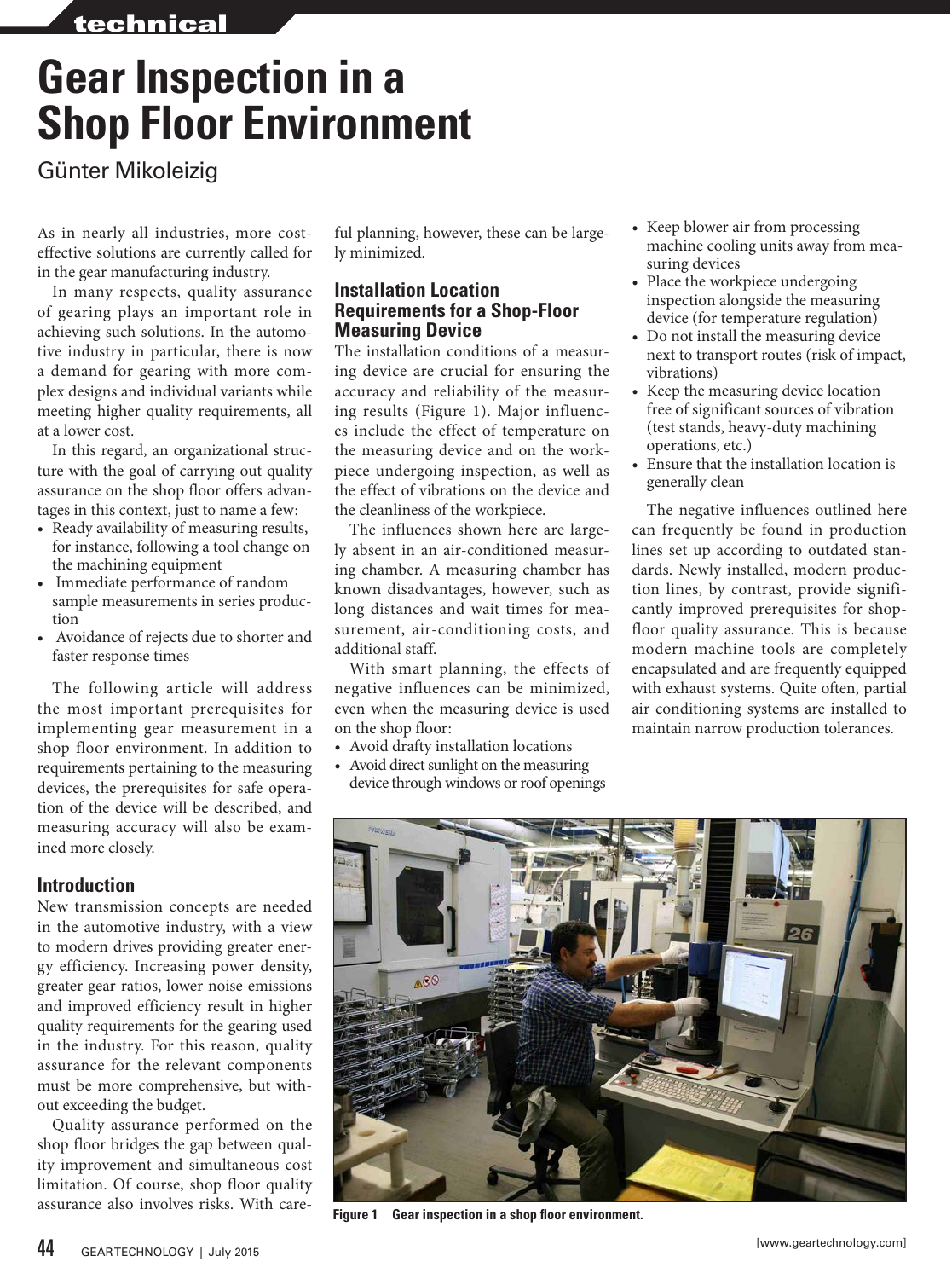# **Measuring Devices on the Shop Floor**

Measuring devices used on the shop floor must be capable of compensating the prevailing negative effects of this environment. This includes factors such as temperature effects, vibration loads, and dust and dirt at the installation location, among others.

Precision measuring centers for gear measurement, as shown in Figure 2, provide the appropriate prerequisites:

- The measuring centers are made from a single material throughout (cast iron or steel) to avoid material deformation (bi-metal effect) due to temperature influences.
- Moreover, metal (cast iron/steel), when used as a design material for a measuring device, provides the advantage of being identical to the material of the workpieces undergoing inspection. Thus under the influence of temperature, both components exhibit the same behavior, and a natural temperature compensation takes place due to physical effects.
- As the length measuring system, temperature-neutral gauges made of a special glass alloy (Zerodur) are used, with a constant dimension relative to the reference temperature of 68°F.
- Integrated temperature sensors measure the ambient temperature and the temperature of the measuring device. Combined with a software compensation model, the measuring accuracy remains nearly constant over a broad temperature range (64.4°F–86°F). A test conducted over 12 hours comparing measurement results with and without temperature compensation is shown in Figure 3.
- The current workpiece temperature can also be measured and compensated for with an additional sensor.
- High-precision guidance systems for the linear axes and workpiece rotary axis have an anti-friction guideway design and require no energy supply, e.g., via purified compressed air.
- All guidance and measurement systems are installed covered and are protected against soiling and external influences.
- To insulate the measuring device against vibration effects, the device is installed on three diaphragm air spring elements, as seen in Figure 2. Lowfrequency vibrations and impacts are thus reliably absorbed.
- The measuring device features a highly accurate 3D tracer head for record-





**Figure 3 Temperature compensation test results.**

ing measured values on gearing. In addition to software monitoring of the measuring ranges, the system also includes mechanical protective devices to prevent damage in the event of improper operation or collision.

Gearing measuring centers as shown in Figure 2 also have the advantage that measured value recording takes place for cylindrical gears with involute gearing according to the generation principle (Figure 4). The involute curve is generated automatically through the coupled rotational movement of the workpiece with the tangential measuring axis, resulting in stable measurement results, even in the case of positional deviations of the probing system due to environmental influences in production, for example.

By contrast, profile measurement based on polar coordinates, as is common in general CMM, is significantly more sensitive to positional variations.

# **Prerequisites for Reliable Performance of Shop-Floor Measurements**

An important feature of shop-floor measurement is that the operating staff for the production equipment (hobbing machines, grinding machines, etc.) also carries out the gear measurements.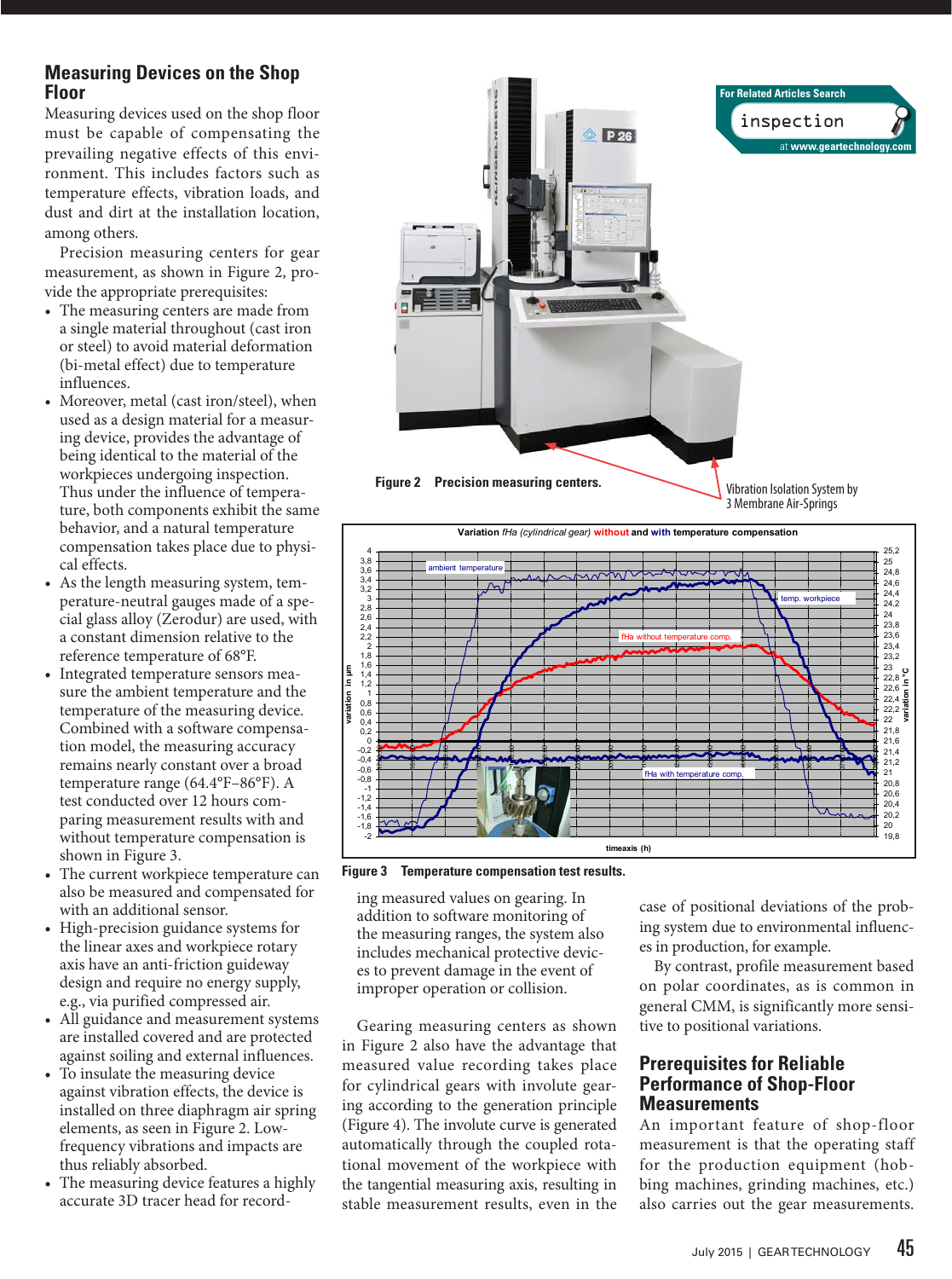

**Figure 4 Measuring principle.**



**Figure 5 Layout of a gear component factory.**



 $46$  GEAR TECHNOLOGY | July 2015

This means that the measurements are not carried out by trained measurement technicians, but rather by machine opera tors. Additional measures are therefore required to perform reliable, accurate measurements.

Figure 5 shows the layout of a shop floor with an integrated measuring sta tion. There are production lines (PL1– PLn) for the individual components of a transmission. Each production line has its own test station (QC1–QCn). Each test station is also networked with a cen tral measuring chamber. In this central measuring chamber, prototype measure ments are carried out, and the individual measurement programs that will subse quently be transferred to the test stations in production are created. The measur ing results recorded on the shop floor are then transferred back to the measuring chamber, where approval will be granted or additional evaluations, such as statisti cal analyses, will be carried out.

The objective is to enable the operator to carry out the necessary measurements on the shop-floor measuring machine with as much ease and reliability as possi ble. This relies in part on a simple, precise workpiece fixture. A workpiece fixture between centers lends itself well for shafttype workpieces. For disk-shaped workpieces and internal gearing, a chuck is the fixture of choice. The chuck should be designed so that few or no exchange parts are required for different workpieces.

An automatic probe change rack on the measuring devices is recommended when using different probe elements for gear ing measurement. The probe change rack enables all necessary probe elements to be calibrated automatically at fixed inter vals (once per day or once per shift).

The individual measurement pro grams are accessed by means of a sim ply designed graphical user interface, as shown in Figure 6. All measurement pro grams needed for a measuring station or specific transmission components can be programmed into this page as on a desk top and launched as necessary.

The system also includes measurement program retrieval via a barcode scanner.